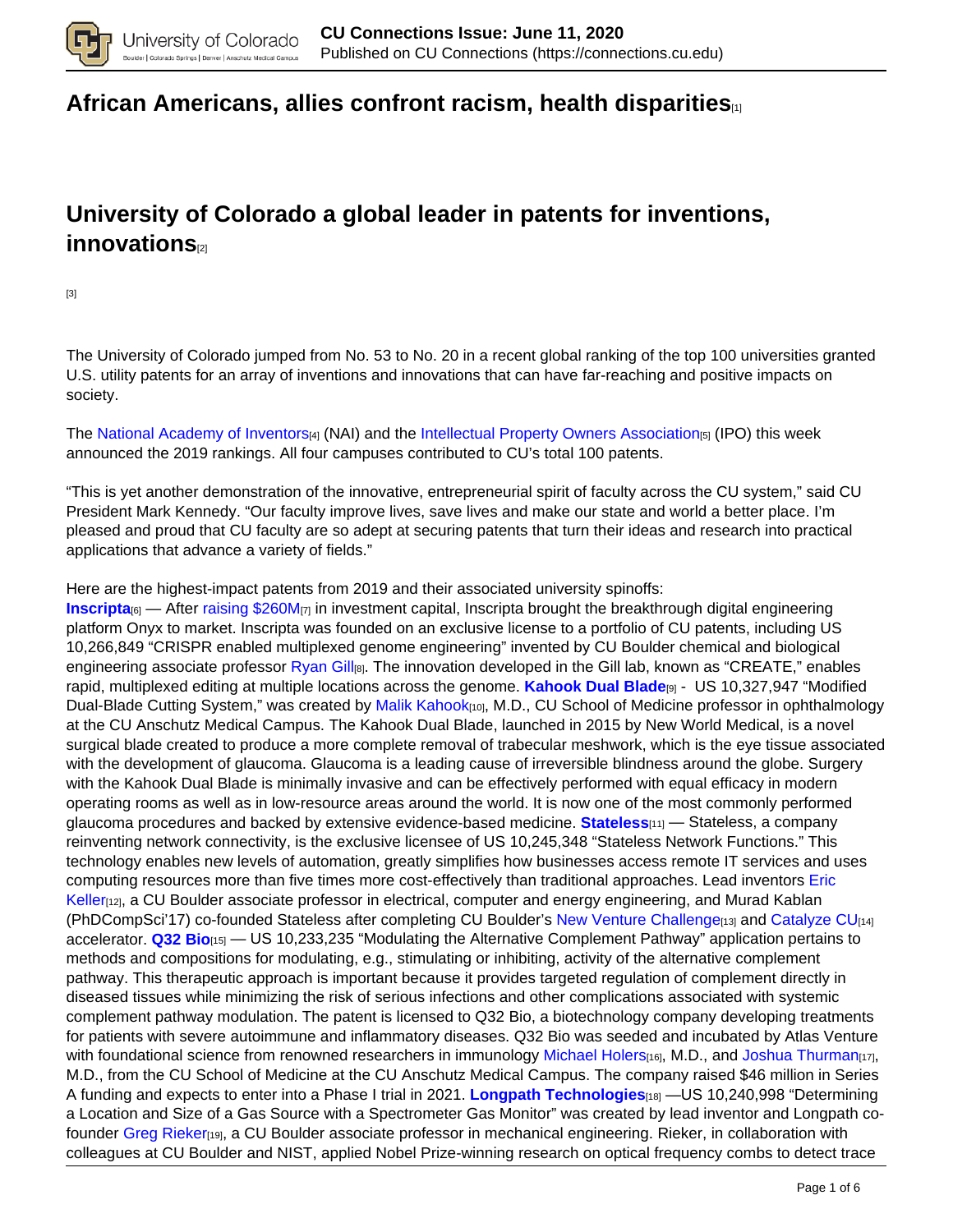

gases with extraordinary sensitivity. LongPath is commercializing cost-effective, continuous gas leak detection and preparing for commercial deployments starting in summer 2020. Rieker also placed first in the 2017 Lab Venture Challenge<sup>[20]</sup>.

"While patents are a critical part of commercialization, our strategy also heavily emphasizes entrepreneurial training, mentorship and startup resources," said Brynmor Rees, assistant vice chancellor for Research & Innovation at CU Boulder and managing director of Venture Partners at CU Boulder[21].[21] "This jump in our ranking shows that our engine of new innovations powers our holistic approach of bringing ideas to market."

"The University of Colorado's focus on innovation is yielding impressive results, and we continue to see forward momentum," said Donald M. Elliman Jr., chancellor of the University of Colorado Anschutz Medical Campus. "At CU Anschutz, our CU Innovations team embodies our collaborative spirit by connecting industry partners with our physicians and researchers in partnerships that lead to diverse projects spanning biomedical technology, novel therapeutics and medical devices. That creative collaboration had led to an increase in patent applications, and growing recognition of our campus as a dynamic hub for commercial innovations that are transforming health care and saving lives."

The report uses data obtained from the U.S. Patent and Trademark Office<sub>[22]</sub> (USPTO) and highlights the vital role patents play in university research and innovation.

Published annually since 2013, the report ranks the top 100 universities named as first assignee on utility patents granted by the USPTO in the 2019 calendar year.

"The institutions included in this year's report are leading innovation worldwide through their encouragement of academic discovery and invention," said Paul R. Sanberg, NAI president. "We are proud to collaborate with the IPO for the eighth consecutive year to highlight universities that have made critical contributions to society."

There are 57 member institutions of the NAI represented this year in the Top 100. They hold an aggregate total of 4,685 patents spanning a wide variety of fields, such as medicine, technology and engineering. The IPO Top 300 Patent Owners List, published annually since 1985, ranks organizations worldwide that received the most U.S. utility patents during the previous calendar year.

This year's report on 2019 patents, published May 18, lists the total number of patents for 2019's Top 100 universities (including U.S. and international universities) to be 7,873, an increase of 1,046 patents over the previous year.

"University patents ignite a culture of growth and innovation which in turn stimulates the economy," said Jessica Landacre, IPO executive director. "The Top 100 Worldwide Universities Granted U.S. Utility Patents demonstrates which institutions excel in this arena."

Read the full report<sub>[23]</sub>.[23]

# **President Kennedy appoints working group to study CU relationship with Colorado Correctional Industries**[24]

[25]

CU President Mark Kennedy has appointed a working group to examine the university's relationship with Colorado Correctional Industries (CCI) after students and faculty raised concerns about the state entity that provides furniture and other manufactured goods to state agencies across Colorado.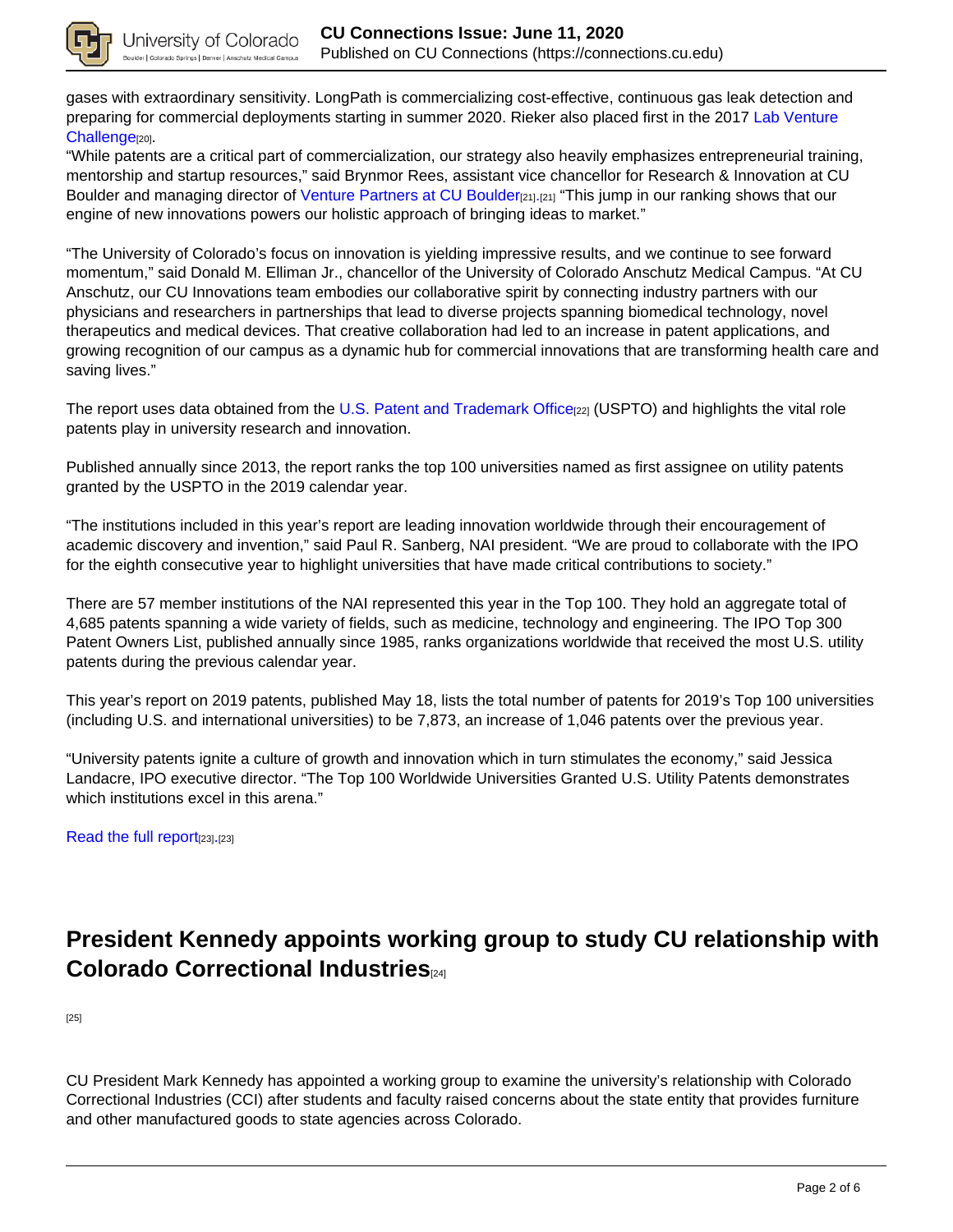

Kennedy asked that the working group engage with campus chief financial officers, chief diversity officers and representatives of shared governance groups in the effort. It will eventually present findings and recommendations to Kennedy and campus chancellors.

Colorado Correctional Industries is a division of the Colorado Department of Corrections. While serving time in Colorado Correctional Facilities, some inmates are given the opportunity to learn occupational skills that can help them as they re-enter society. The organization makes and installs furniture (its primary relationship with CU), trains dogs and farms fish, among others.

CU's primary relationship with CCI involves furniture purchases. State statute previously required the university and other state agencies to use CCI as an exclusive supplier. The statute was revised to make CCI a required bidder, but not exclusive provider. However, CU continued with CCI as an exclusive supplier, even after the statute revision. Late last year, the university determined to proceed with a competitive RFP for furniture, potentially expanding the supplier base and providing competition for furniture contracts.

Some faculty and students have expressed concerns about inmates' wages, working conditions and opportunities for rehabilitation.

The working group, which had its initial meeting this week, includes Vice President for Budget and Finance and Chief Financial Officer Todd Saliman, Vice President for Administration Kathy Nesbitt (who served on the CCI board previously when she was the state's human resources lead in former Gov. John Hickenlooper's cabinet), system Chief Diversity Officer Theodosia Cook, Chief Procurement Officer Ed Mills, Vice President for Communication Ken McConnellogue, Associate Vice President for Business Operations Geoff Barsch and Assistant Vice President of State Relations Heather Retzko.

# **Letter to CU community from Faculty Council Committee for Racial and Ethnic Equity**[26]

Dear CU System and University Leadership and Campus Communities,

We, the Faculty Council Committee for Racial and Ethnic Equity (CREE $_{[27]}$ ), are outraged and grieving over the recent killings of George Floyd, Breonna Taylor and Tony McDade. These Black people have all been killed by police in recent weeks. Although these wounds are fresh, particularly for Black people in our community, we recognize that they are but the most recent killings of Black Americans at the hands of police.

As letters go out from various CU groups and leaders, we offer the following suggestions and delineations for consideration in these communiques to inspire healing instead of further wounding:

Please do not follow any condolence statements with a condemnation of, or warning to, protestors who are violent or destructive to property. This rhetorical move erases any sympathy expressed to grieving Black people. It also engages and promotes falsehoods that Black Lives Matter demonstrators are violent. This is particularly troubling given the racist stereotype that Black people are violent (Wilson, 2005).

We consider this association of protestors with violence to be a falsehood in part because there are several investigations, nationally, into white supremacist groups inciting violence at BLM protests, as well as investigations into heavily militarized police inciting violence. For example, one DPD officer was recently fired because he posted a picture with two other officers in SWAT gear under the headline, "Let's start a riot!"<sub>[28]</sub> Furthermore, expressions over the concern of destruction of property is dismissive in the way that it elevates concern for property over the Black lives that continue to be taken.

We, as CREE, are concerned about systemic racism in the criminal justice system (Alexander, 2012), as well as that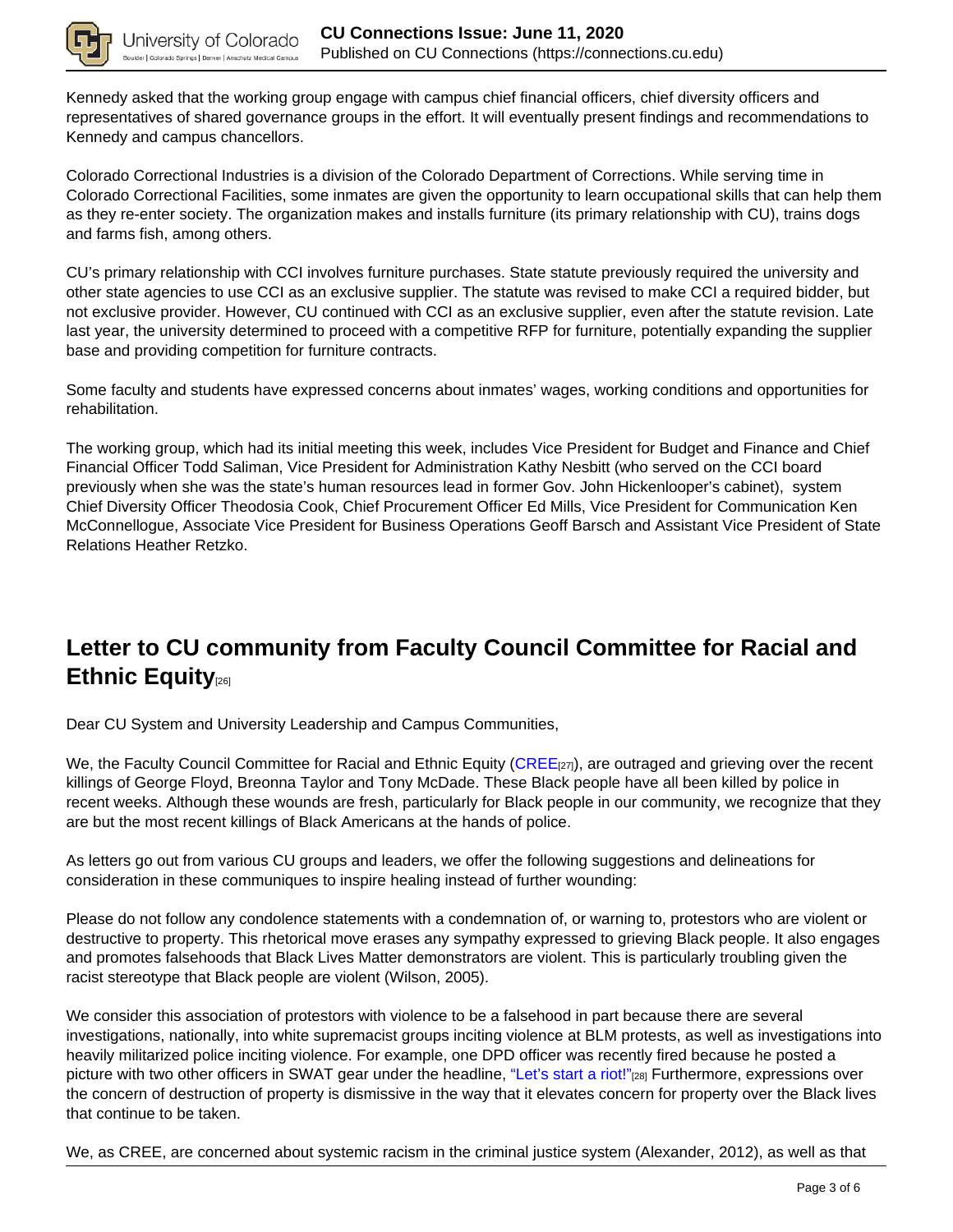

within higher education (Ahmed, 2012; Nishi, 2020). We, along with our students and communities of color, are grieving. As such, we recommend that leaders make concrete investments in racial justice and equity by disinvesting and breaking ties with city police as well as training faculty and staff (including campus police) on race, racism and antiblackness (Dumas, 2016) and how it works in higher education. In this way, we support CU Boulder's Black Student Alliance in its demands.

As former Vice Chancellor of Diversity and Inclusion for the CU Denver and Anschutz Medical Campuses, Professor Emerita, and renowned community equity leader, Brenda J. Allen has recommended<sub>[29]</sub> now is the time for the CU community and particularly leadership to commit themselves to understanding issues of racial justice by educating themselves. It is also the time to double down our efforts to recruit and retain faculty of color throughout the CU system. We stand ready to support these efforts, and we invite system and campus leaders to commit to working with us immediately to implement proven practices.

In closing, we send out our support to the Black community and say Black Lives Matter!

Sincerely,

The Faculty Council Committee on Racial and Ethnic Equity (CREE)

References:

Ahmed, S. (2012). On being included: Racism and diversity in institutional life. Durham, NC: Duke University Press **Books** 

Alexander, M. (2012). The new Jim Crow: Mass incarceration in the age of colorblindness. New York: The New Press.

Dumas, M.J. (2016). Against the dark: Antiblackness in education policy and discourse. Theory Into Practice, 55(1), 11-19, DOI: 10.1080/00405841.2016.1116852

Nishi, N.W. (2020). Imperialistic reclamation of higher education diversity initiatives through semantic co-option and concessions. Race Ethnicity and Education, DOI: 10.1080/13613324.2020.1718079.

Wilson, D. (2005). Inventing black-on-black violence: Discourse, space, and representation. Syracuse: Syracuse University Press.

### **How to be an ally to the Black community and communities of color** [30]

**'Return to UCCS' plan outlines in-person, on-campus classes for fall 2020** 

### **Chancellor Don Elliman: Our commitment to action**[32]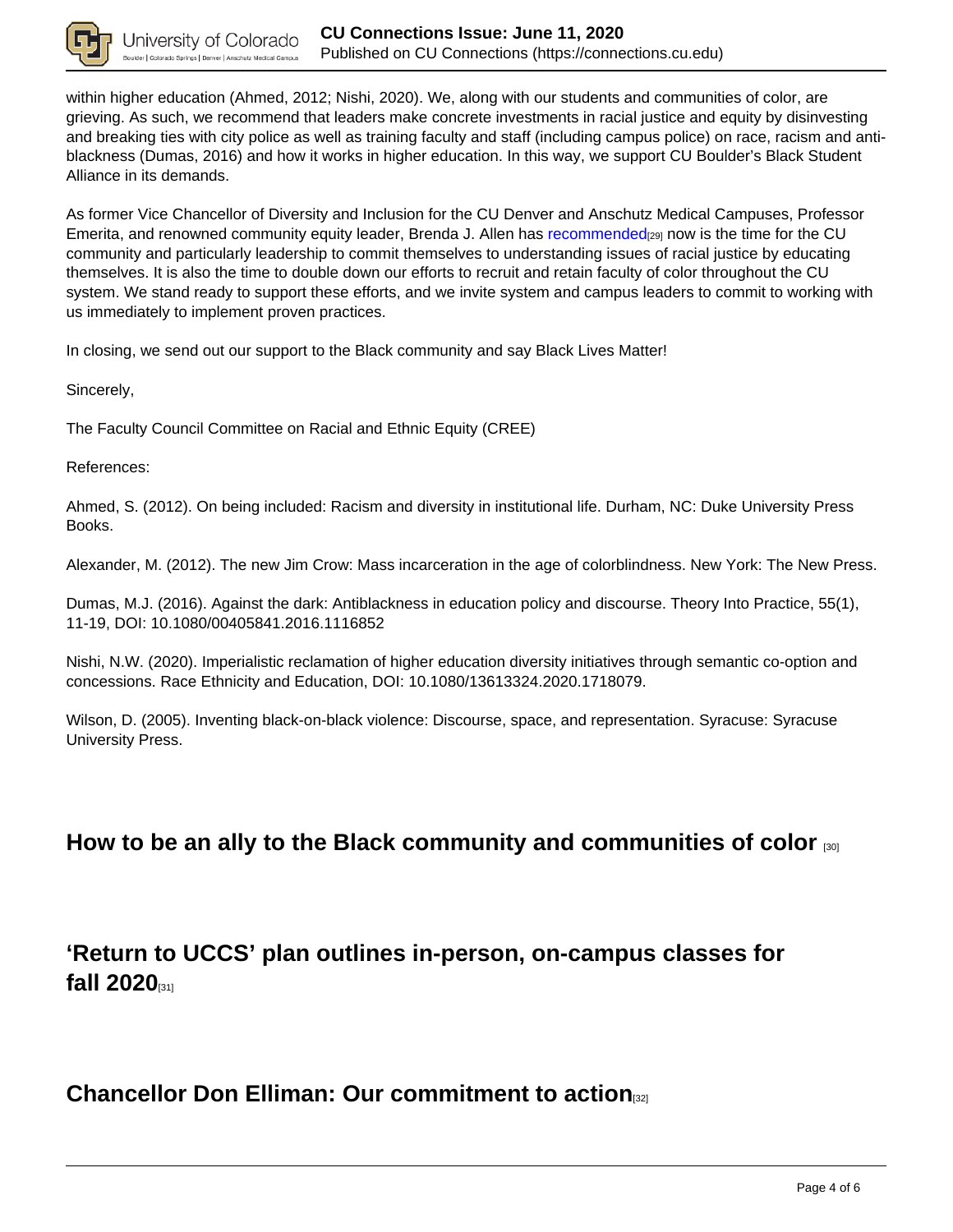

## **Bradley named vice chancellor for student affairs** [33]

# **Buckman new director of Office of Veteran and Military Student Affairs**[34]

**In memoriam: Peter deLeon** 

## **Register for Friday's Social Justice Teach-in: Anti-Black Violence** [36]

#### **Links**

[1] https://connections.cu.edu/spotlights/african-americans-allies-confront-racism-health-disparities

- [2] https://connections.cu.edu/stories/university-colorado-global-leader-patents-inventions-innovations
- [3] https://connections.cu.edu/sites/default/files/invention\_top.jpg

[4] https://c212.net/c/link/?t=0&l=en&o=2818328-1&h=254011541&u=https%3A%2F%2Facademyofinventors.org%2F&a=N ational+Academy+of+Inventors

- [5] https://c212.net/c/link/?t=0&l=en&o=2818328-1&h=654024212&u=https%3A%2F%2Fipo.org%2F&a=Intellectual+Proper ty+Owners+Association
- [6] https://www.inscripta.com/
- [7] https://www.forbes.com/sites/amyfeldman/2019/12/10/serial-biotech-entrepreneur-kevin-ness-has-raised-260-million-to-get-his-genome-editingdevice-into-the-hands-of-every-scientist-who-wants-one/#5a8109131f3f
- [8] https://www.colorado.edu/rasei/ryan-gill
- [9] https://www.newworldmedical.com/kahook-dual-blade/
- [10] https://som.ucdenver.edu/Profiles/Faculty/Profile/8237
- [11] https://www.stateless.net/
- [12] https://eric-keller.github.io/
- [13] https://www.colorado.edu/nvc/
- [14] https://www.colorado.edu/catalyzecu/
- [15] https://www.q32bio.com/
- [16] https://medschool.cuanschutz.edu/rheumatology/faculty2/v-michael-holers-md
- [17] https://som.ucdenver.edu/Profiles/Faculty/Profile/2734
- [18] https://www.longpathtech.com/home
- [19] https://www.colorado.edu/mechanical/greg-rieker
- [20] https://www.colorado.edu/venturepartners/innovators/lab-venture-challenge
- [21] https://www.colorado.edu/venturepartners/

[22] https://c212.net/c/link/?t=0&l=en&o=2818328-1&h=714056245&u=http%3A%2F%2Fwww.uspto.gov%2F&a=U.S.+Pate nt+and+Trademark+Office

- [23] https://academyofinventors.org/wp-content/uploads/2020/05/2020-2019-top-100.pdf
- [24] https://connections.cu.edu/stories/president-kennedy-appoints-working-group-study-cu-relationship-colorado-correctional
- [25] https://connections.cu.edu/sites/default/files/cci\_top.jpg
- [26] https://connections.cu.edu/stories/letter-cu-community-faculty-council-committee-racial-and-ethnic-equity
- [27] https://www.cu.edu/faculty-council/committees/committee-on-racial-and-ethnic-equity%20
- [28] https://www.denverpost.com/2020/06/02/denver-police-officer-fired-lets-start-a-riot-george-floyd-protest/
- [29] https://www.linkedin.com/pulse/message-higher-education-leaders-from-former-chief-allen-phd/
- [30] https://connections.cu.edu/stories/how-be-ally-black-community-and-communities-color